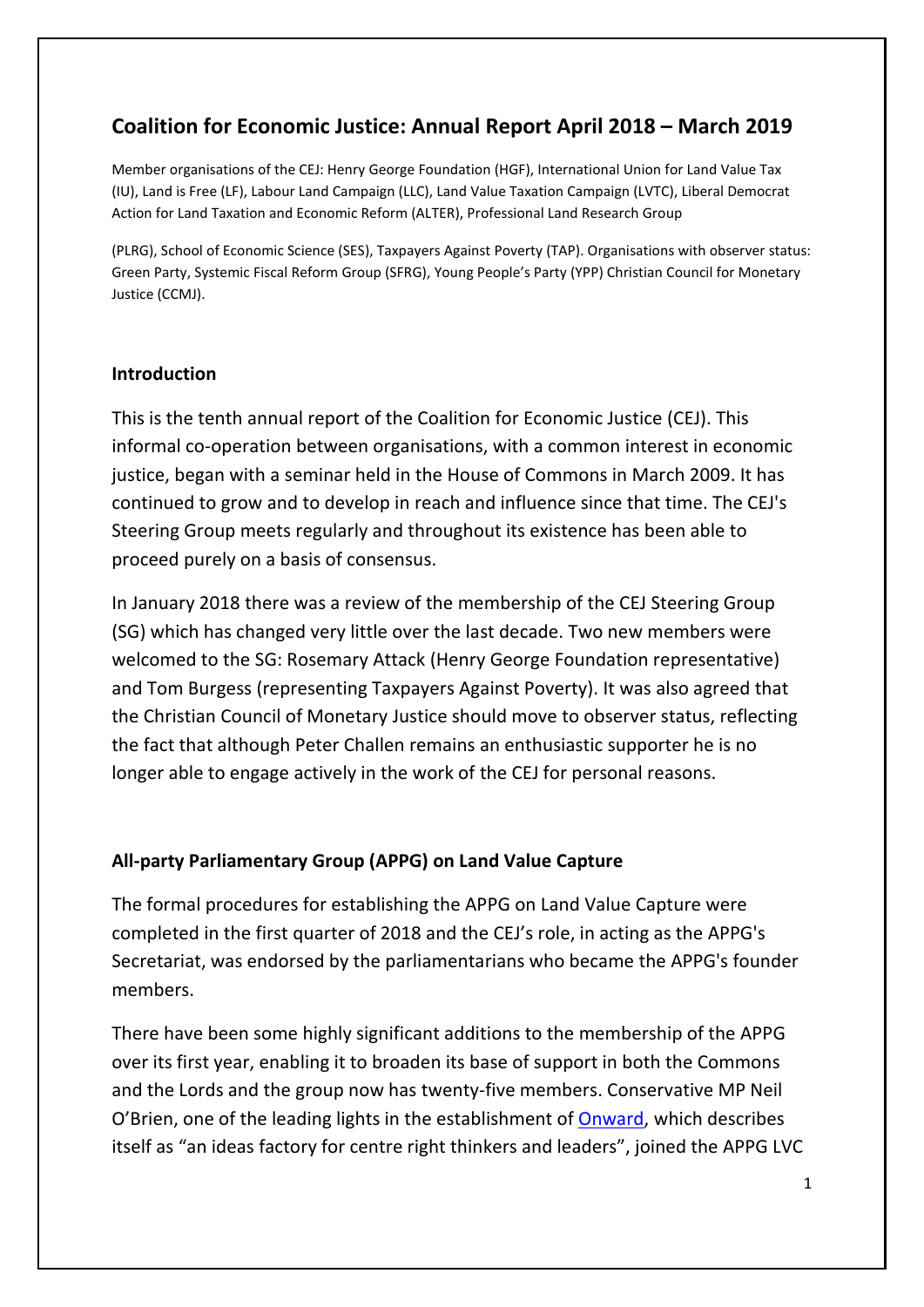in January. Onward, which published a highly relevant [policy paper](https://www.ukonward.com/new-policy-paper-green-pleasant-and-affordable-by-neil-obrien-mp/) in the course of the year, contributed to a growing belief that LVC was attracting support across the party divide. Angus McNeil, Scottish National Party, MP for Na H-Eileanan An Iar also became a member. He lists, amongst his principal policy interests, the "Economics of Small States". He also became the first ever Chair of the [House of](https://www.parliament.uk/business/committees/committees-a-z/commons-select/international-trade-committee/)  [Commons Select Committee on International Trade,](https://www.parliament.uk/business/committees/committees-a-z/commons-select/international-trade-committee/) which was established in 2016.

From the Lords the APPG LVC has gained new members including the hugely experienced and successful parliamentary campaigner Richard Best (Baron Best of Godmanstone in the County of Dorset). He is a Crossbencher and is [acknowledged to](https://congress.academyofurbanism.org.uk/2019/04/26/lord-richard-best-obe-chair-the-affordable-housing-commission/)  [be one of the UK's leading experts on housing finance and policy.](https://congress.academyofurbanism.org.uk/2019/04/26/lord-richard-best-obe-chair-the-affordable-housing-commission/) Lord Best was joined by Lord Greaves - a Liberal Democrat peer – who has a deep interest in housing policy [and local government](http://liberallord.com/2015/06/04/liberal-lord-tony-greaves-discusses-shortage-of-affordable-housing-uk/) and brings years of experience, in negotiating the rapids of Westminster and Whitehall, to the APPG LVC.

As the first year of the APPG LVC's existence drew to a close there was another highly significant recruit to its membership: Helen Hayes, the Labour MP for Dulwich and West Norwood. Helen made her commitment to land value capture even clearer when she introduced a 10 minute rule bill, the [Planning \(Affordable Housing and](https://services.parliament.uk/bills/2017-19/planningaffordablehousingandlandcompensation.html)  [Land Compensation\) Bill 2017-19,](https://services.parliament.uk/bills/2017-19/planningaffordablehousingandlandcompensation.html) in February 2019.

The APPG LVC's programme of work for 2018 began with calls for contributions to Oral Evidence sessions. The first of these was held in March, on the role of Land Value Capture in Devolved Tax proposals. It was subtitled 'The City and Metro Mayor's Conference', and it attracted a good deal of support and attention. James Palmer, the Mayor of Cambridgeshire and Peterborough, came to give evidence. He was joined by Tom Copley AM, who spoke on his own behalf and that of other GLA Labour members. Tom served as the rapporteur for a striking and widely read report on framing an LVT for London – Tax Trial (Greater [London Authority\).](https://www.london.gov.uk/sites/default/files/final-draft-lvt-report_2.pdf) The third main contributor was David Carter, Director of Infrastructure for the West of England Combined Authority. All of the witnesses made considered and highly persuasive presentations in support of reforming the policies and practices that currently inhibit local authorities in their efforts to intelligently and fairly finance development and assembly of sites – for residential as well as other uses - in the public interest.

The second Oral Evidence session, held in May of 2018, focused on the 1961 Land Compensation Act, public land banks and community land auctions. Most of the witnesses concentrated their fire on the 1961 Land Compensation Act and the urgent need for its reform. The panel of witnesses included: Tom Aubrey (Advisor, Centre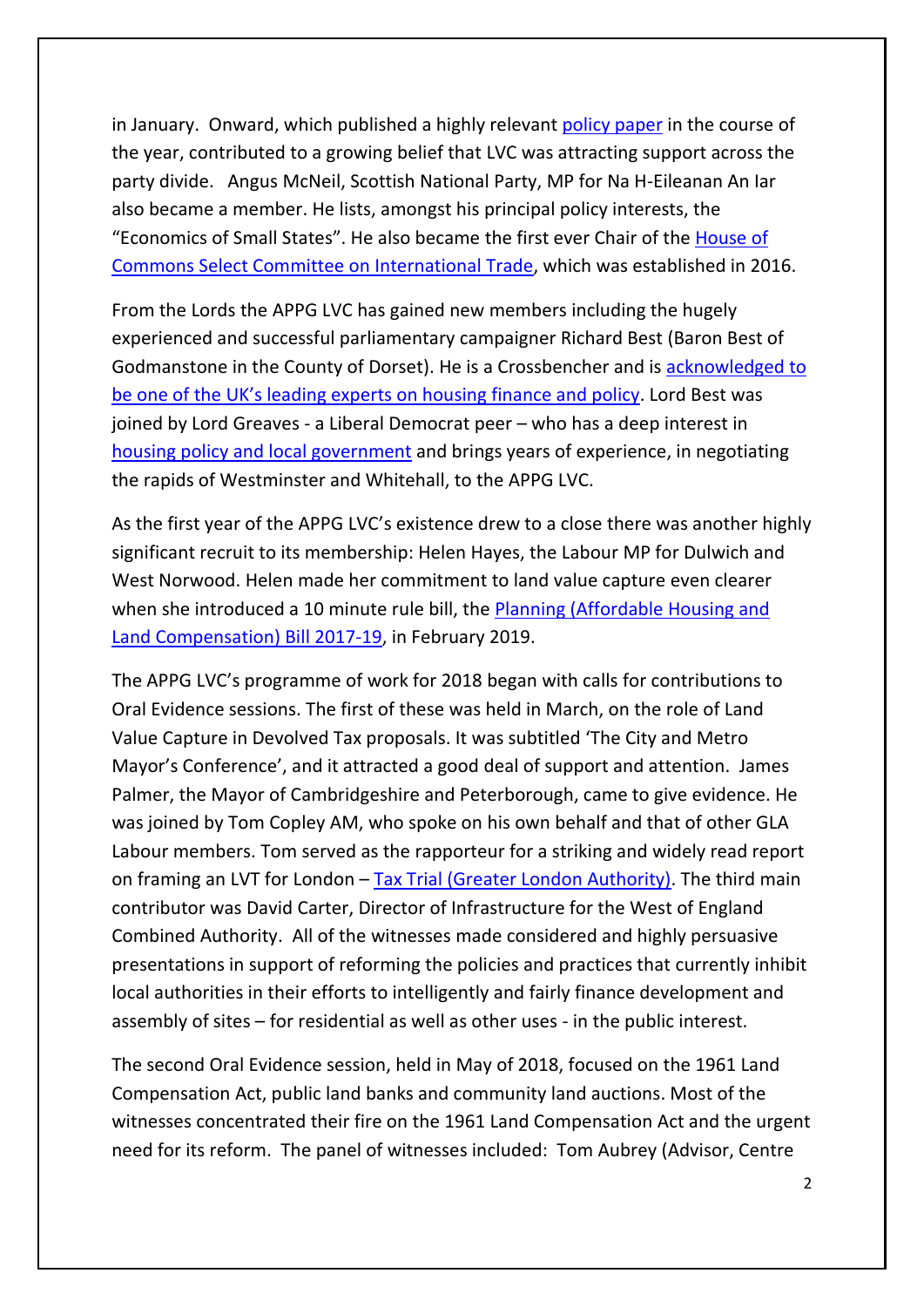for Progressive Policy), Daniel Bentley (Editorial Director, Civitas: Institute for the Study of Civil Society), John Lipetz, Ed Randall and Andrew Purves (Coalition for Economic Justice), Rose Grayston (Shelter) and Dr Nicholas Falk (Urbed Trust). The oral evidence session led to a great deal of subsequent work being undertaken by the APPG LVC and powerfully influenced the APPG's first publication as well as its work programme for 2018-2019.

The third Oral Evidence session was exceptionally wide ranging and ambitious and took place in September 2018 under the title of: Economic efficiency, fiscal stability and inter-generational equity of shifting tax from income to assets (property and land). This session, like its predecessors, heard from individual witnesses as well as taking detailed written submissions. Among the contributors giving evidence - in person and/or in writing – were: Reverend Paul Nicolson (Taxpayers against Poverty), Fred Harrison (Land Research Trust), David Triggs (President, International Union for Land Value Taxation and Free Trade), Professor John Muellbauer FBA (Nuffield College, Oxford), Liz Emerson (Inter-generational Foundation). This third and final oral evidence session, of the APPG LVC's first year, underpinned the production of the APPG's inaugural report, which was compiled for the APPG by the CEJ's APPG Secretariat, made up of: Joe Bourke, Rob Blakemore, Ed Randall and Peter Bowman.

The APPG LVC report was entitled: [Capturing Land Value for the Public Benefit.](http://bit.ly/APPG-LVC-Report-1) It was published at the beginning of November, 2018 with a public launch at Church House Conference Centre, Westminster. The event was attended by three leading parliamentarians who strongly supported the activities of the APPG LVC throughout the year: Rt Hon Sir Vince Cable MP, David Drew MP, and Caroline Lucas MP. The launch itself was followed by a highly informative lecture and seminar led by Professor Ted Gwartney, an [international authority on land valuation](https://www.themintmagazine.com/people/ted-gwartney) and the assessment and collection of public revenue from land values. Ted spoke about the capture of land value, for the public purse, drawing on his experience - as an assessor and administrator - with an intimate knowledge of tax collection in British Columbia, Canada and the USA.

The APPG LVC's Annual Reception and Networking Event, for 2018, took place at Portcullis House on 17th December. Speeches from Andrew Dixon, Nick Boles MP, Sir Vince Cable MP, David Drew MP, Lord Best and Caroline Lucas MP boosted the spirits of all those who attended and included praise for the APPG's inaugural report. The occasion left all those present even more determined to advance the work of the APPG in 2019.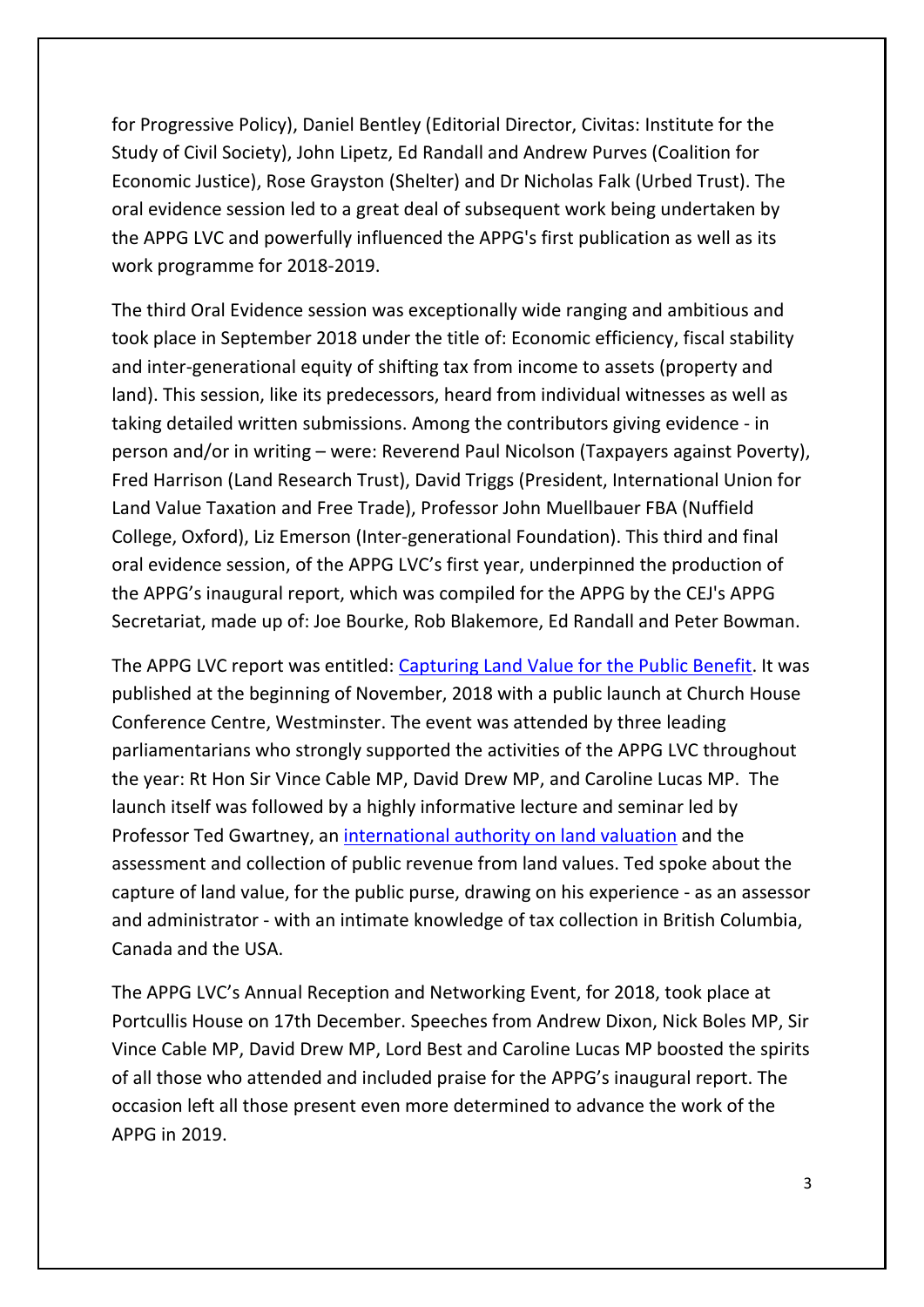The APPG's AGM was held on 27th March and confirmed the programme of work for the year. Three strands of work were identified. The first concerns the development of an effective communications strategy for the APPG. A draft plan for a communications strategy has been produced by Rob Blakemore (with the assistance of Tom Burgess). The second strand of work focuses on Reform of Land Compensation Legislation. A number of organisations, such as Shelter, Civitas, and the Centre for Progressive Policy, are working together on this and a meeting is scheduled for late May with a particular emphasis on the production of a draft reform bill to amend existing legislation governing land valuation and CPO policies. The third strand concerns: Reform of UK Domestic and Commercial property taxes. The HoC Treasury Select Committee began an [inquiry into the effect of Business](https://www.parliament.uk/business/committees/committees-a-z/commons-select/treasury-committee/inquiries1/parliament-2017/inquiry3/)  [Rates on businesses](https://www.parliament.uk/business/committees/committees-a-z/commons-select/treasury-committee/inquiries1/parliament-2017/inquiry3/) early in 2019, following the publication of a HCLG Select Committee report on the [future of the High Street](https://publications.parliament.uk/pa/cm201719/cmselect/cmcomloc/1010/1010.pdf) in which great concern was expressed about their negative impact. The APPG has made a submission to the inquiry, based on proposals for reform of business rates set out in the APPG's own Land Value Capture report. Further work on these issues will be undertaken in the year ahead.

The APPG website, a subpart of the CEJ website, has been extensively updated with photos, audio recordings, and transcripts of the APPG LVC's meetings by Rob Blakemore. The site includes reports from the APPG, and includes an up-to-date list of APPG MPs and Peers, along with their party affiliations. The work can be viewed at [www.c4ej.com/appg.](http://www.c4ej.com/appg)

#### **Commercial Landowner Levy**

A team led by Andrew Dixon had begun work preparing a report on reform of business rates early in the year, consulting extensively with members of the CEJ Steering Group. The report, which was published in August 2018, recommends a [Commercial Landowner Levy.](https://d3n8a8pro7vhmx.cloudfront.net/libdems/pages/43650/attachments/original/1535560302/Business_Rates.pdf?1535560302)

It was a high quality report that benefited greatly from the [quantitative analysis and](https://uk.linkedin.com/in/dghumphrey)  [modelling undertaken by Dominic Humphry,](https://uk.linkedin.com/in/dghumphrey) which for the first time clearly identified who the winners and losers were likely to be if the Business Rate was converted from the present system to one based on land values. The report received quite a lot of publicity and was adopted as Liberal Democrat policy at that party's annual party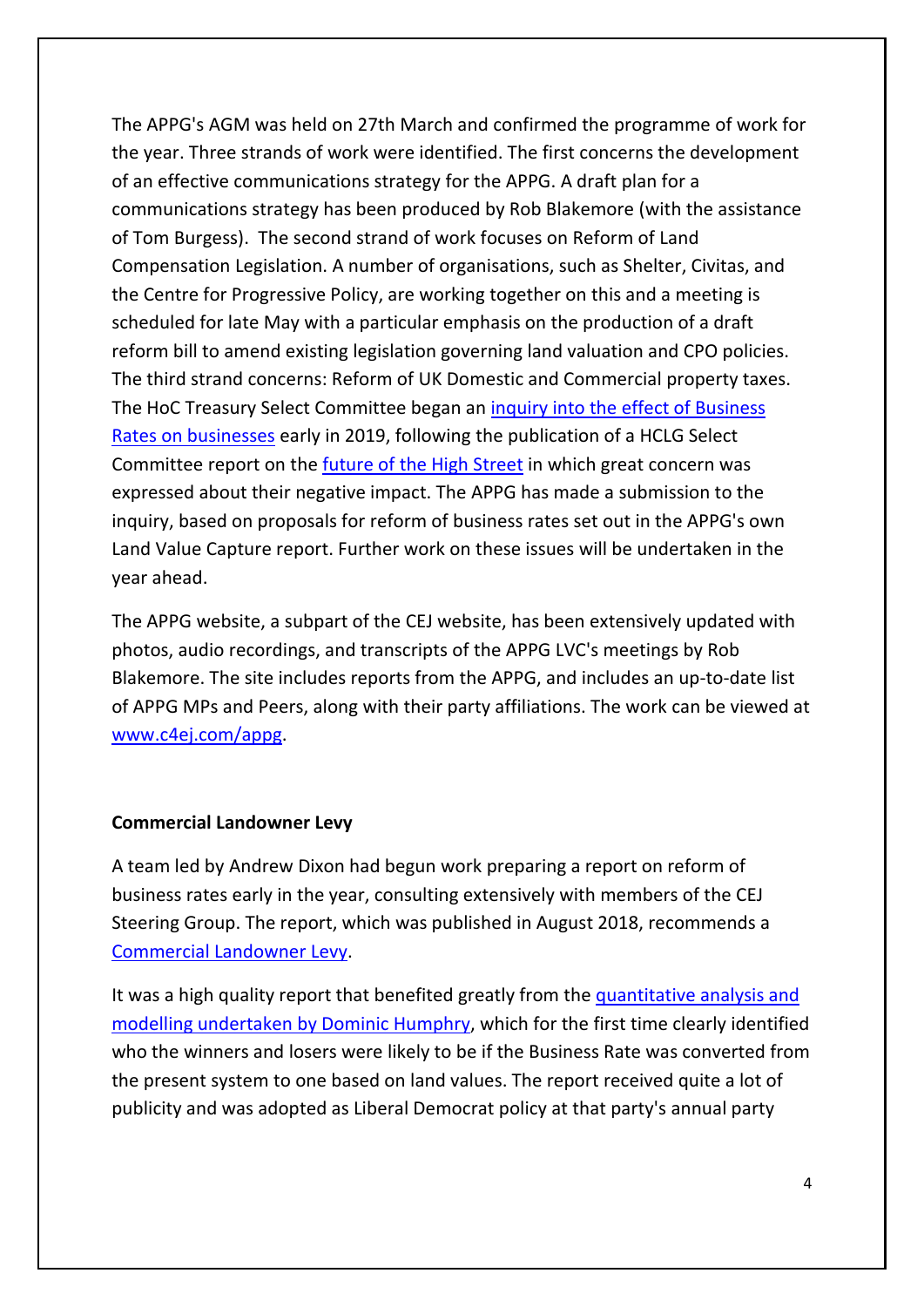conference in early September. Reference to the report was included in the APPG LVC's inaugural report.

Andrew and his team are now undertaking a similar review of Council Tax. They are preparing an outline proposal for discussion and plan to begin consulting on it in June 2019.

# **Old Oak and Park Royal Development Corporation (OPDC)**

Following up a reference to the OPDC as a potential location for a land value tax trial in London, which was included in Tom Copley's 2016 report on LVT, a CEJ working group, the CEJ OPDC working group, was established to explore the AM's proposal and the future of the OPDC. They concluded that although an LVT wouldn't be practical for the OPDC area alone the OPDC offered a good opportunity to capture land values for the public benefit. The CEJ's OPDC working group's report, Let's [Supercharge the OPDC,](https://docs.google.com/viewer?a=v&pid=sites&srcid=ZGVmYXVsdGRvbWFpbnxjb2FsaXRpb25mb3JlY29ub21pY2p1c3RpY2V8Z3g6MTZiMDM5Y2I5NmNhMjVjNQ) was published in March 2018 together with a [summary](https://docs.google.com/viewer?a=v&pid=sites&srcid=ZGVmYXVsdGRvbWFpbnxjb2FsaXRpb25mb3JlY29ub21pY2p1c3RpY2V8Z3g6M2ZiOTQ4ZjM5N2FjODBjNA)  [pamphlet](https://docs.google.com/viewer?a=v&pid=sites&srcid=ZGVmYXVsdGRvbWFpbnxjb2FsaXRpb25mb3JlY29ub21pY2p1c3RpY2V8Z3g6M2ZiOTQ4ZjM5N2FjODBjNA) that generated some wider interest.

On June 12th the group met with Liz Peace the Chair of the OPDC Board and the OPDC's recently appointed commercial director Ben O'Neill. The working group's report appeared to have received a sympathetic reception but it became clear that the top brass at the Development Corporation did not believe the OPDC was sufficiently well resourced to commit to the 'bold strategy' the CEJ's OPDC working group advocated.

In November the working group members met with Jo Rowlands, Strategic Director for Growth and Place at Hammersmith & Fulham Council and with her LBH&F assistants. It was noted that the largest part of the OPDC Old Oak core development area lies within the London borough of H&F. And, what emerged from the meeting was persuasive evidence that Director Rowlands had a very clear appreciation and understanding of what would be needed for any Mayoral Development Corporation, to succeed: it would need to have control of both land and finance in order to meet core development goals. Despite its status, as a planning authority and a Mayoral Development Corporation, the OPDC appeared to lack both the finance and land to be confident of success. Shortcomings that the CEJ OPDC working group believe can and should be challenged.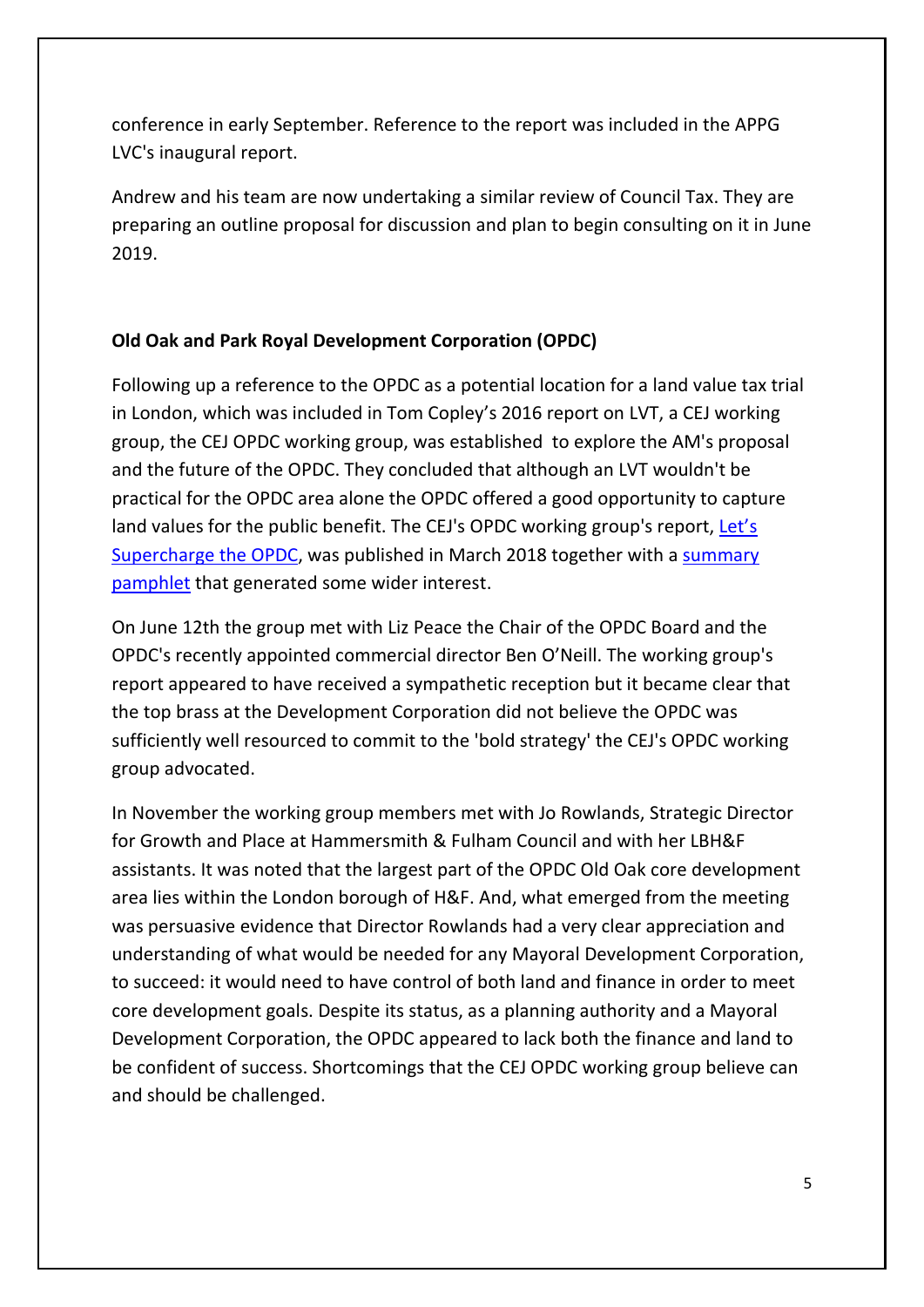With the help of Luanne Tranchell, a meeting was arranged between Stephen Cowan, Leader of Hammersmith and Fulham Council, and members of the CEJ OPDC working group. Stephen Cowan (in his role as LBH&F Leader) serves on the OPDC Board. The meeting was very positive, and a number of suggestions for follow up work were made - although they have proven difficult to implement. Nevertheless, a further meeting with Jo Rowlands has now been arranged and a request for a meeting with London Mayor Sadiq Khan remains under consideration. It is hoped that a meeting with the London Mayor will make it possible to underscore just how critical strengthening the CEJ is to meeting targets for the construction of affordable homes in London. Meanwhile the CEJ notes that the OPDC has received £250 million from the Housing Infrastructure Fund so that it can proceed with key development work at Old Oak.

### **Scotland and Wales**

The CEJ has maintained a close interest in developments in Scotland and Wales; both countries have the potential to become exemplars for radical and progressive tax reform. The Scottish Land Commission (SLC), established in April 2017, has proven to be an effective organisation for promoting research into and interest in land reform in Scotland. It has also taken a particular interest in investigating how best to capture land values for the public benefit.

In April 2018 the SLC published a report, An assessment of historic attempts to [capture land value uplift in the UK,](https://landcommission.gov.scot/wp-content/uploads/2018/05/Historic-Approaches-to-Land-Value-Capture-in-the-UK-Final-report-9Apr18.pdf) which had been written by a team from Heriot-Watt University. The report highlighted historic failures to capture significant value uplift upon the grant of planning permission for development (the current mechanism in the UK) and indicated the failures were primarily due to the absence of political consensus supporting the various iterations of public policy on planning obligations. The SLC report recommended clarification of the valuations to be applied in the case of compulsory purchase (market value in the case of the UK as opposed to existing use value in many other European countries) and recommended that value capture mechanisms in the UK should be implemented at local level, with the proceeds remaining with the local planning authority. The report concluded that: "There is therefore a case for considering the use of recurrent land value taxation as a complementary means of capturing land value uplift."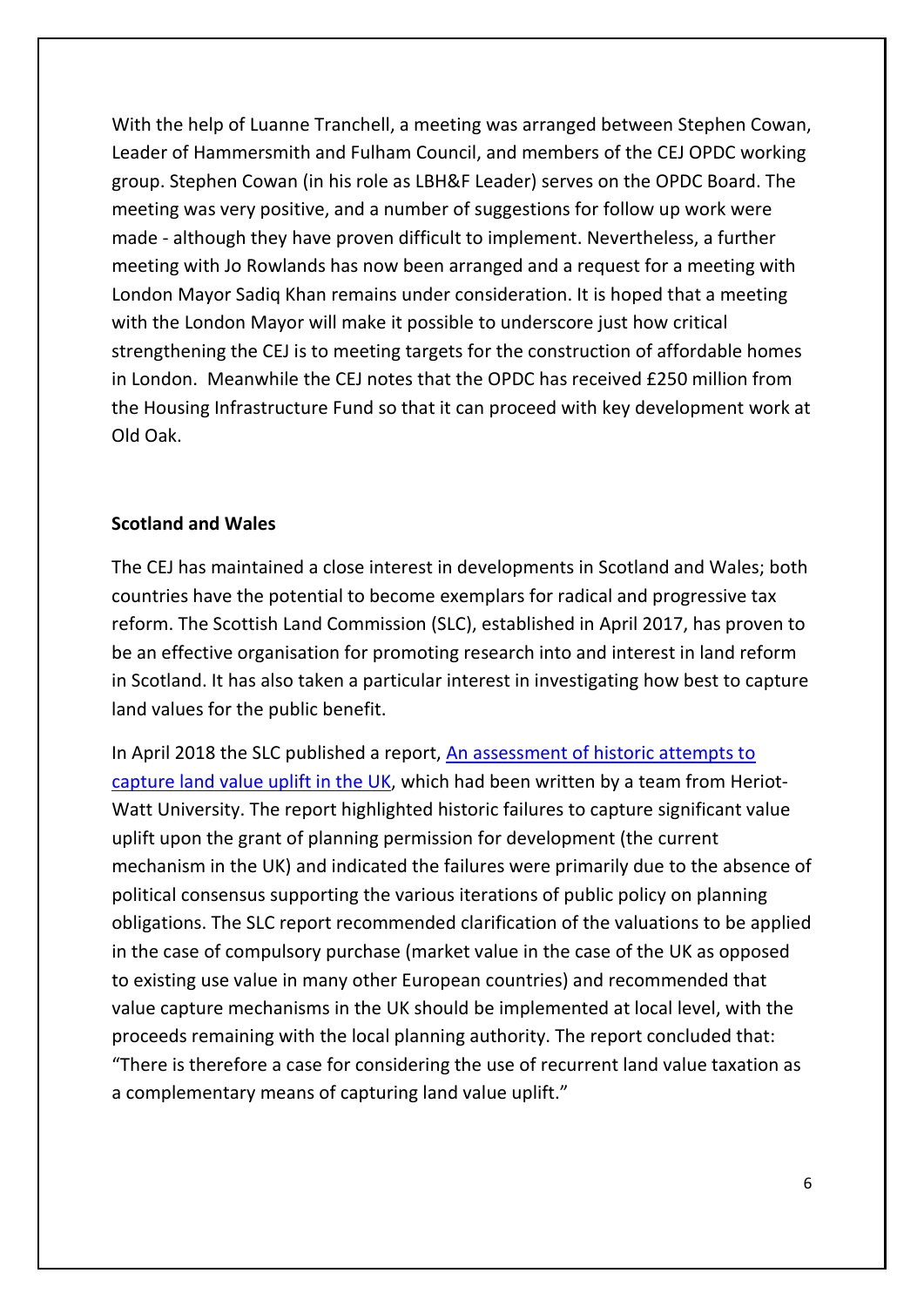In December 2017 the Commission had called for tenders to undertake research and prepare a report on the potential for land value taxation in Scotland. A team led by Steering Group member Andrew Purves bid for the work but was unsuccessful and the tender was won by a team from the Henley Business School (part of the University of Reading). Their report [Investigation of Potential Land Value Tax Policy](https://landcommission.gov.scot/wp-content/uploads/2018/12/Land-Value-Tax-Policy-Options-for-Scotland-Final-Report-23-7-18.pdf)  [Options for Scotland](https://landcommission.gov.scot/wp-content/uploads/2018/12/Land-Value-Tax-Policy-Options-for-Scotland-Final-Report-23-7-18.pdf) was submitted to the SLC in July but not published until December 2018. It was equivocal in its conclusions. It began by acknowledging that "adjustments in the mechanisms for land and property taxation will be an essential piece of the puzzle in delivering this vision" (to reform the system of land ownership and functioning of the land market in Scotland). However, it concluded: "this research has not produced evidence sufficient to provide an assurance that a(n) LVT would deliver the SLC's objectives in Scotland, despite the considerable potential benefits suggested by economic theory". Despite this assertion, four options were identified (including a single LVT to replace all existing property taxes) to reform property taxes "in order to introduce a more progressive and equitable system which has the potential to deliver land reform objectives." The overall impression from the report's authors was that while they were sympathetic to LVT, they found the idea of implementation too difficult to contemplate.

Meanwhile the [Scottish Land Revenue Group](http://slrg.scot/) has continued to be very active with Duncan Pickard having letters published, particularly in the farming press.

In November 2018 Mark Drakeford took over as First Minister of Wales and Leader of Welsh Labour. Back in 2012 he had been quite keen on land value tax and had led a debate on the subject in the [Welsh assembly.](https://www.assembly.wales/en/bus-home/research/financial-scrutiny/Pages/TaxPresent.aspx) More recently the Welsh Government issued proposals for a vacant land tax. And, at the end of September 2018, Welsh Assembly member Adam Price was elected leader of Plaid Cymru. Adam has also shown interest in using land values for public revenue. His radical [10 point plan for](https://housingnet.co.uk/pdf/Adam_Price_-_National_Economic_Plan.pdf)  [Wales 2030](https://housingnet.co.uk/pdf/Adam_Price_-_National_Economic_Plan.pdf) includes shifting taxes from labour onto land values and refers to research undertaken at Dr Rhys ap Gwilym at Bangor University on the [revenue that](https://www.iwa.wales/click/2017/07/case-land-value-tax-wales/)  [could be obtained from taxing land values.](https://www.iwa.wales/click/2017/07/case-land-value-tax-wales/)

#### **Work with Other Organisations**

#### Land Justice Network

This organisation has a general interest in land reform, and the CEJ has a number of shared interests with it. Robin Grey leads a touring show called "3 Acres and a Cow"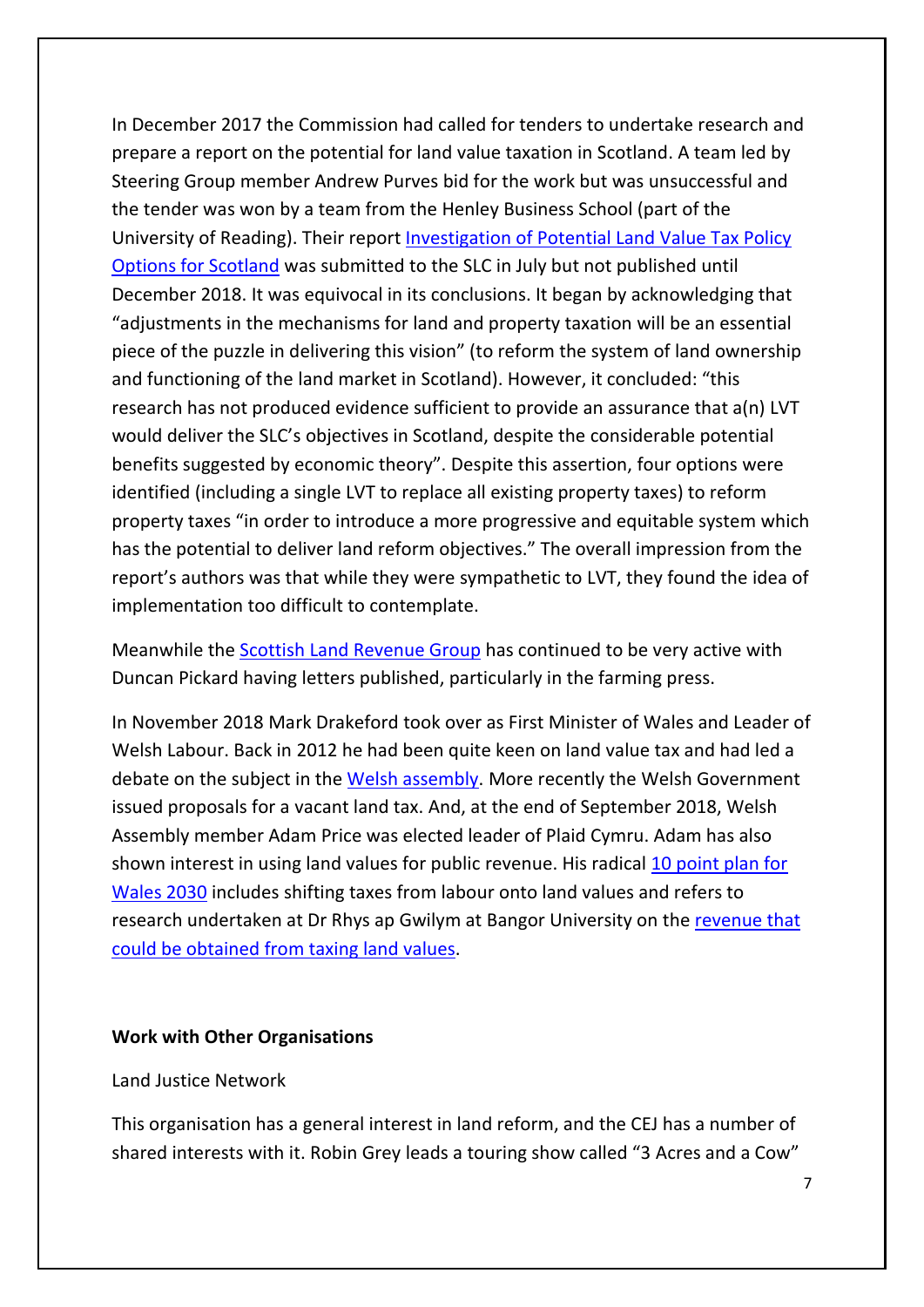which effectively uses story and song to educate audiences about the history of our relationship with the land in England. Guy Schrubsole has been doing excellent work on investigating land ownership in England culminating in the publication of his "Who Owns England" in April 2019. The publication has attracted a lot of attention and has been effective in opening up the debate on the role of land in the economy.

### Institute of Public Policy Research (IPPR)

The IPPR had been working on a Commission for Economic Justice (another CEJ acronym!) for two years and published their final report [Prosperity and Justice](https://www.ippr.org/research/publications/prosperity-and-justice) in October. There had been some engagement with the IPPR and submissions from members of the Steering Group to the other CEJ. Luke Murphy's report on [The](https://www.ippr.org/research/publications/the-invisible-land)  [Invisible Land,](https://www.ippr.org/research/publications/the-invisible-land) although it appeared quite late on in the work of the Commission made a significant contribution to the final publication in drawing attention to the continued importance of land in the economy and the section on [Reforming the](https://issuu.com/ippr/docs/cej_a_wealth_of_difference_sept18)  [taxation of wealth](https://issuu.com/ippr/docs/cej_a_wealth_of_difference_sept18) had sensible ideas for reforming Business Rates and Council Tax. The IPPR has subsequently set up a Centre for Economic Justice to carry on the work.

### Open Meetings

The CEJ has continued its tradition of inviting guest speakers to Open Meetings once a term.

In June 2018 Steering Group member Joe Bourke used the opportunity to speak about the All-Party Parliamentary Group on Land Value Capture. Joe gave some very useful background on the nature of APPGs as well as spelling out the particular rationale for the formation of one on Land Value Capture. It should be said that Joe's energy, drive and effective organisational skills have played a big part in not only getting the APPG launched but in seeing it through its first year and the publication of its first inquiry report.

In November 2018 our speaker was Ted Gwartney. Ted is a very highly respected professional valuer of land with considerable professional experience in Canada and the United States. He joined us as part of a visit to London . He gave a number of talks, including at the launch of the APPG's report on Land Value Capture and engaged with parliamentarians. Having given a number of formal presentations it was good that Ted took the opportunity the CEJ open meeting offered to engage more informally and to answer questions and share his insights.